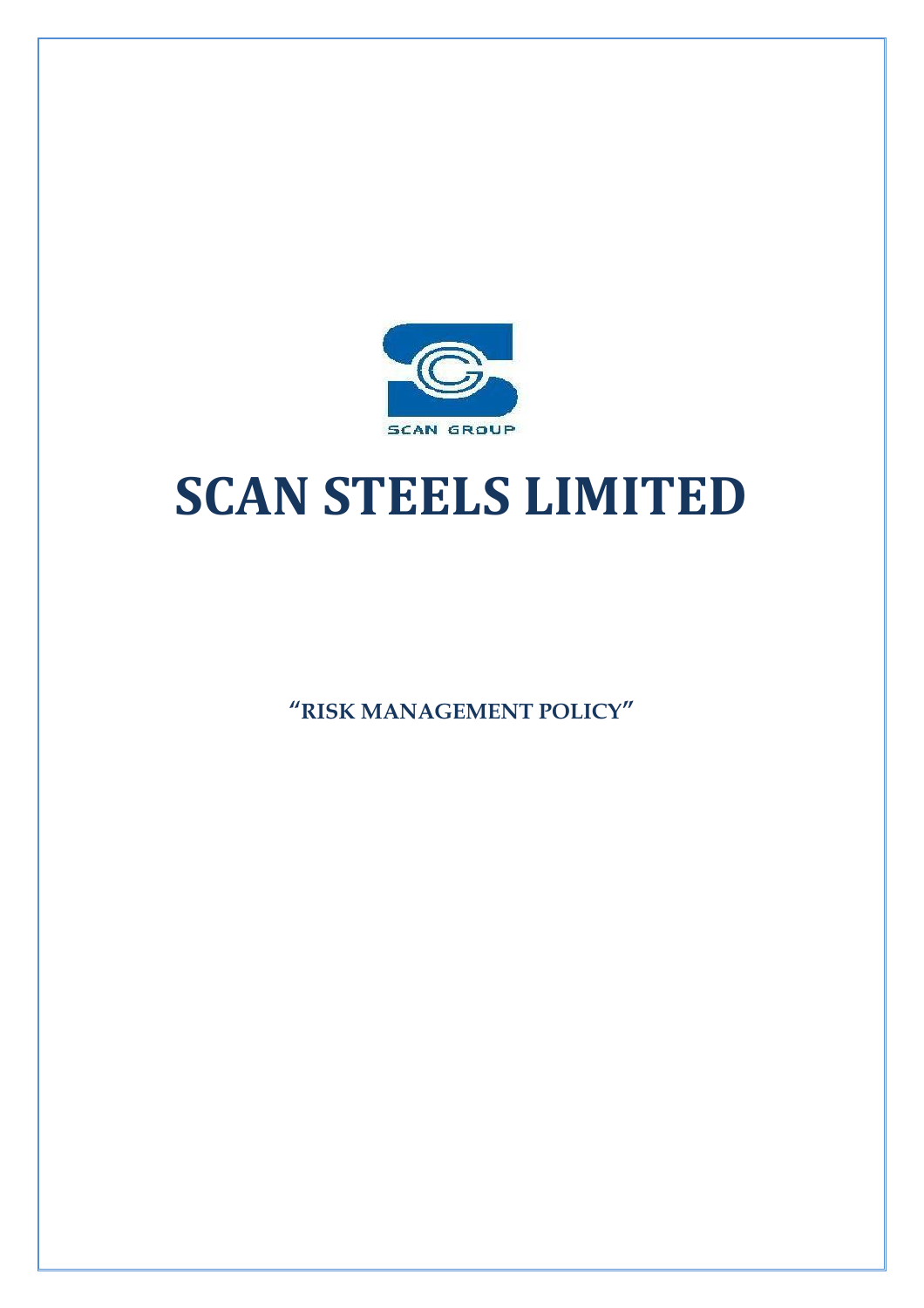#### **RISK MANAGEMENT POLICY**

#### **1. Regulatory requirement**

**Responsibility of the Board:** As per Section 134 (n) of the Act, the board of directors' report must include a statement indicating development and implementation of a risk management policy for the Company including identification of elements of risk, if any, which in the opinion of the board may threaten the existence of the Company. Further as per Regulation 17 of the SEBI (LODR) Regulations, listed entity shall lay down procedures to inform members of board about risk assessment and minimization procedures and board of directors shall be responsible for framing, implementing and monitoring the risk management plan for the listed entity.

**Responsibility of the Audit Committee:** As per Section 177 (4)(vii) of the Act, the Audit Committee shall act in accordance with the terms of reference specified in writing by the Board which shall, inter alia, include evaluation of internal financial controls and risk management systems.

**Responsibility of the Independent Directors:** As per Schedule IV [Part II-(4)] of the Act, Independent directors should satisfy themselves that financial controls and the systems of risk management are robust and defensible.

**Listing Regulations**: Regulation 21 of SEBI (Listing Obligations and Disclosure Requirements) Regulations, 2015, The board of directors shall define the role and responsibility of the Risk Management Committee and may delegate monitoring and reviewing of the risk management plan to the committee and such other functions as it may deem fit. (Including Cyber security)

## 2. **Key Definitions**

- **"Company"** means "Scan Steels Limited", a Company constituted under the provisions of Companies Act, 1956.
- **"Board of Directors"** or **"Board"**, in relation to a company, means the collective body of the directors of the Scan Steels Limited (the 'Company').
- **"Audit Committee** or **Committee"** means Committee of Board of Directors of the Company in accordance with the provisions of the Companies Act, 2013 and as per SEBI (LODR) Regulations. **"Policy"** means Risk Management Policy.
- **"Risk"** in literal terms can be defined as the effect of uncertainty on the objectives. Risk is measured in terms of consequences and likelihood. Risks can be internal and external and are inherent in all administrative and business activities. Every member of any organisation continuously manages various types of risks. Formal and systematic approaches to managing risks have evolved and they are now regarded as good management practice also called as Risk Management.
- **"Risk Management"** is the systematic way of protecting business resources and income against losses so that the objectives of the Company can be achieved without unnecessary interruption.

#### **3. Company Business**

Scan Steels is a fully integrated self-sufficient steel making group having multi-location manufacturing facilities and the various plants comprises of:

- a. DRI unit
- b. Steel Melting Shop
- c. TMT Rolling mills
- d. Captive power plant
- e. Coal Washery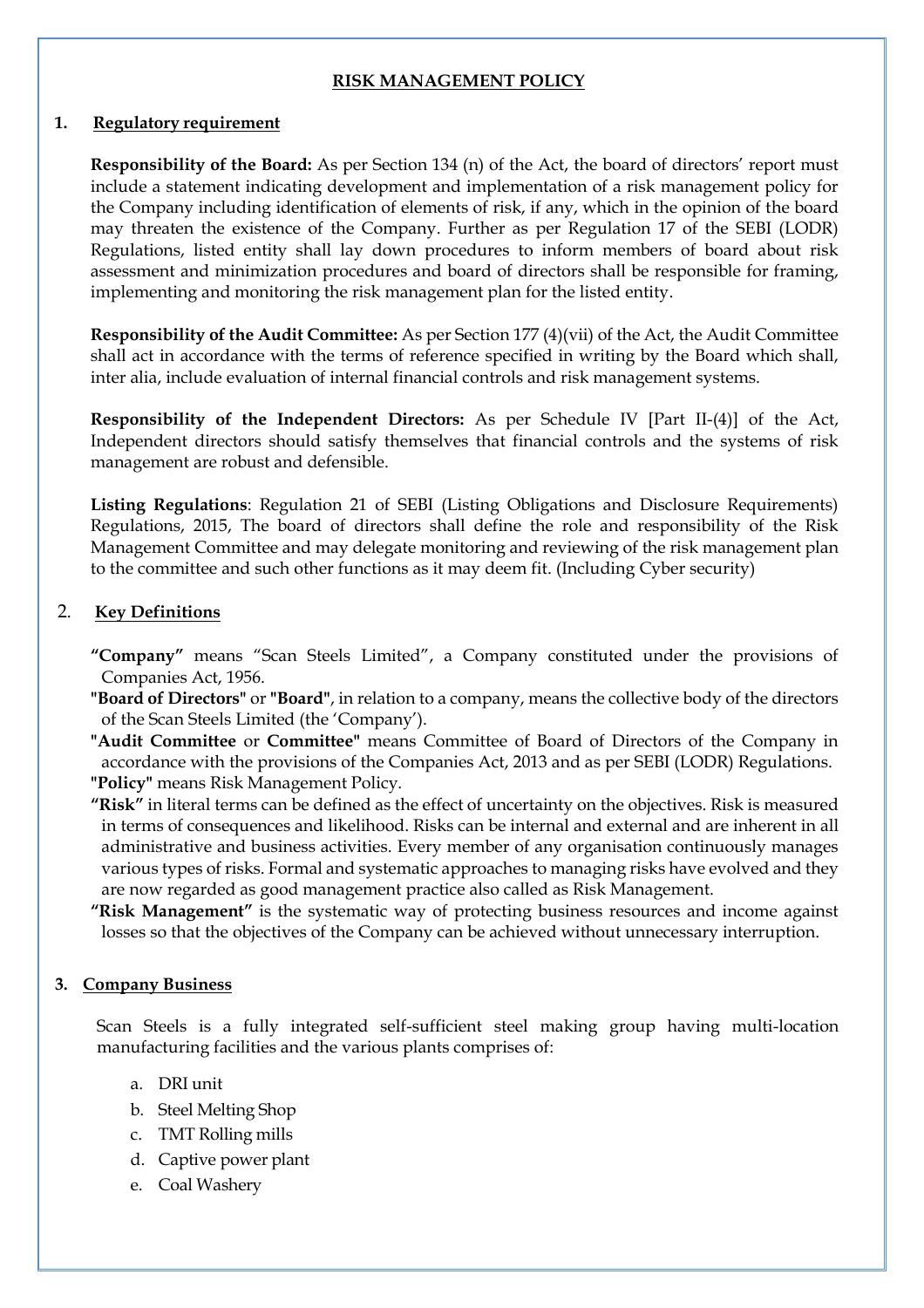The first company and also the flagship company of the Group "SCAN STEELS LTD" is located near Rourkela in Odisha and has a production capacity of 300 TPD of TMT Bar under the brand name of "SHRISHTII". It is the largest TMT manufacturing plant in Odisha with total integration.

**Scan Steels** a name to reckon in the steel industry with diversified steel products with the world class technology & infrastructure. It is self-sufficient in all most all aspects of steel making with own Sponge Iron Plants, Induction Furnace, Rolling Mills, Billet-Caster, & Power Plant.

The Company has been honoured with ISO 9001:2008, ISO: 14001, OHSAS: 180001 & ISI: 1786 Certificates.

 In today's challenging and competitive environment, strategies for mitigating inherent risks in accomplishing the growth plans of the Company are imperative.

\* This Policy applies to all areas of the Company's operations.

## **4. Objective**

Risk is an inherent aspect of the dynamic business environment. Scan Steels operates in an interconnected world with stringent regulatory and environmental requirements, increased geopolitical risks and fast-paced technological disruptions that could have a material impact across the value chain of the organisation. In its journey towards risk intelligence, a robust governance structure has been developed across the organisation.

Risk Management Policy helps organizations to put in place effective frameworks for taking informed decisions about risks. Policy is to ensure sustainable business growth with stability and to promote a pro-active approach in reporting, evaluating and resolving risks associated with the Company's business, it minimizes the adverse consequence of risks on business objectives and create and protect shareholders' value by minimizing threats or losses, and identifying and maximizing opportunities.

The guidance provides a route map for risk management, bringing together policy and guidance from Board of Directors. The Board of Directors has also constituted a Committee of the Board called the Risk Management Committee. To ensure adequate systems of risk management of the Company i.e. to identify, assess, report, control, mitigate minimize such expenses to the extent possible and to assure business growth, financial stability.

In order to achieve the key objective, this Policy establishes a structured and disciplined approach to Risk Management, in order to guide decisions on risk related issues. These include:

- 1. Providing a framework, that enables future activities in a consistent and controlled manner;
- 2. Improving decision making, planning and prioritization by comprehensive and structured understanding of business activities, volatility and opportunities/ threats;
- 3. Contributing towards more efficient use/ allocation of the resources within the organization;
- 4. Protecting and enhancing assets and company image;
- 5. Reducing volatility in various areas of the business;
- 6. Developing and supporting people and knowledge base of the organization;
- 7. Optimizing operational efficiency.

#### **Importance of Risk Management**

A certain amount of risk taking is inevitable if the organization is to achieve its objectives. Effective management of risk helps to manage innovation and improve performance by contributing to:

- $\Box$  Increased certainty and fewer surprises,
- $\Box$  Better service delivery,
- $\Box$  More effective management of change,
- □ More efficient use of resources.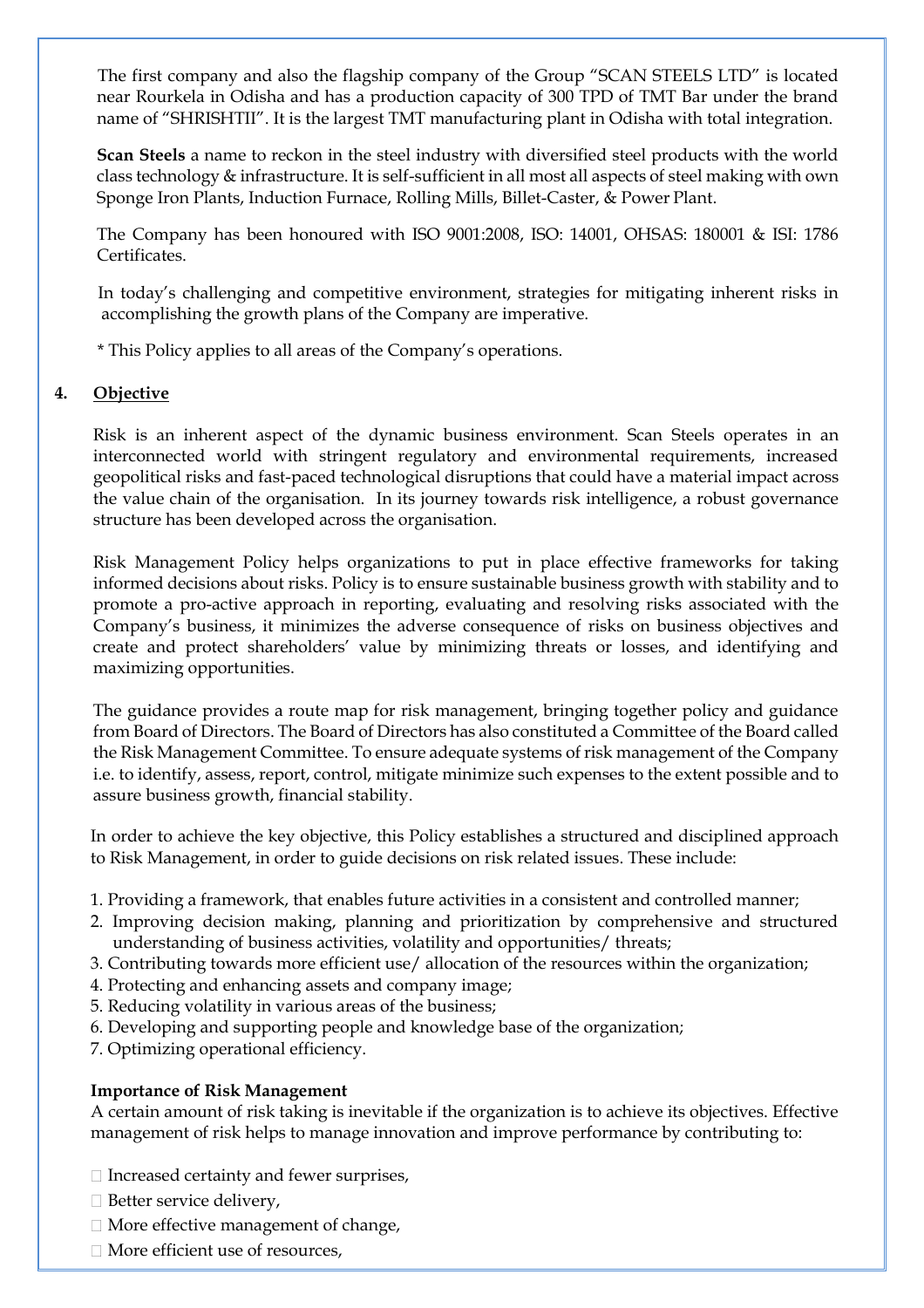- $\Box$  Better management at all levels through improved decision making,
- □ Reduced waste and fraud,
- $\Box$  and better value for money,
- $\Box$  Innovation,
- Management of contingent and maintenance activities.

#### 5. **Risk Organization Structure**

For successful implementation of risk management framework, it is essential to nominate senior management individuals to lead the risk management teams. Generally, every staff member of the Organization is responsible for the effective management of risk including the identification of potential risks. Management is responsible for the development of risk mitigation plans and the implementation of risk reduction strategies. Risk management processes should be integrated with other planning processes and management activities. Periodic workshops will be conducted to ensure awareness of the policy and the benefits of following them. This will ensure that risk management is fully embedded in management processes and consistently applied. Senior management involvement will ensure active review and monitoring of risks on a constructive 'noblame' basis.

Risk Management Committee consist of 3 Members, whole time Director of the Company will chair the Committee and one Independent Director and Chief Financial Officer will be part of the said committee. Risk Management Committee will periodically report to Board of Directors on review of Risk Management and Mitigation Strategies.

## **Role of Board**

- 1. The Board shall be responsible for framing, implementing and monitoring the Risk Management Plans for the company.
- 2. The Board shall define the roles and responsibilities of the Risk Management Committee and may delegate monitoring and reviewing of the risk management plan to the Committee and such other functions as it may deem fit.
- 3. The Board's role to ensure having in place, systems for risk management as part of internal controls with duty being cast upon Independent Directors to bring unbiased approach during the Board's deliberations on making risk management systems very strong and effective and check on Audit Committee's role, to evaluate the risk management systems.
- 4. Have an awareness of and continually monitor the management of strategic risks;

#### **Role of the Risk Management Committee**

- (1) To formulate a detailed risk management policy and review the policy, at least once in two years, including by considering the changing industry dynamics and evolving complexity;
- (2) Review or discuss the Company's risk philosophy and the quantum of risk, on a broad level that the Company, as an organization, is willing to accept in pursuit of stakeholder value; review the extent to which management has established effective enterprise risk management at the Company;
- (3) Review the Company's portfolio of risk and consider it against its risk appetite by reviewing integration of strategy and operational initiatives with enterprise-wide risk exposures to ensure risk exposures are consistent with overall appetite for risk; and
- (4) Review periodically key risk indicators and management response thereto.
- (5) Evaluate risk exposure and tolerance;
- (6) To ensure that appropriate methodology, processes and systems are in place to monitor and evaluate risks associated with the business of the Company;
- (7) To monitor and oversee implementation of the risk management policy, including evaluating the adequacy of risk management systems and mitigation plan of the Company;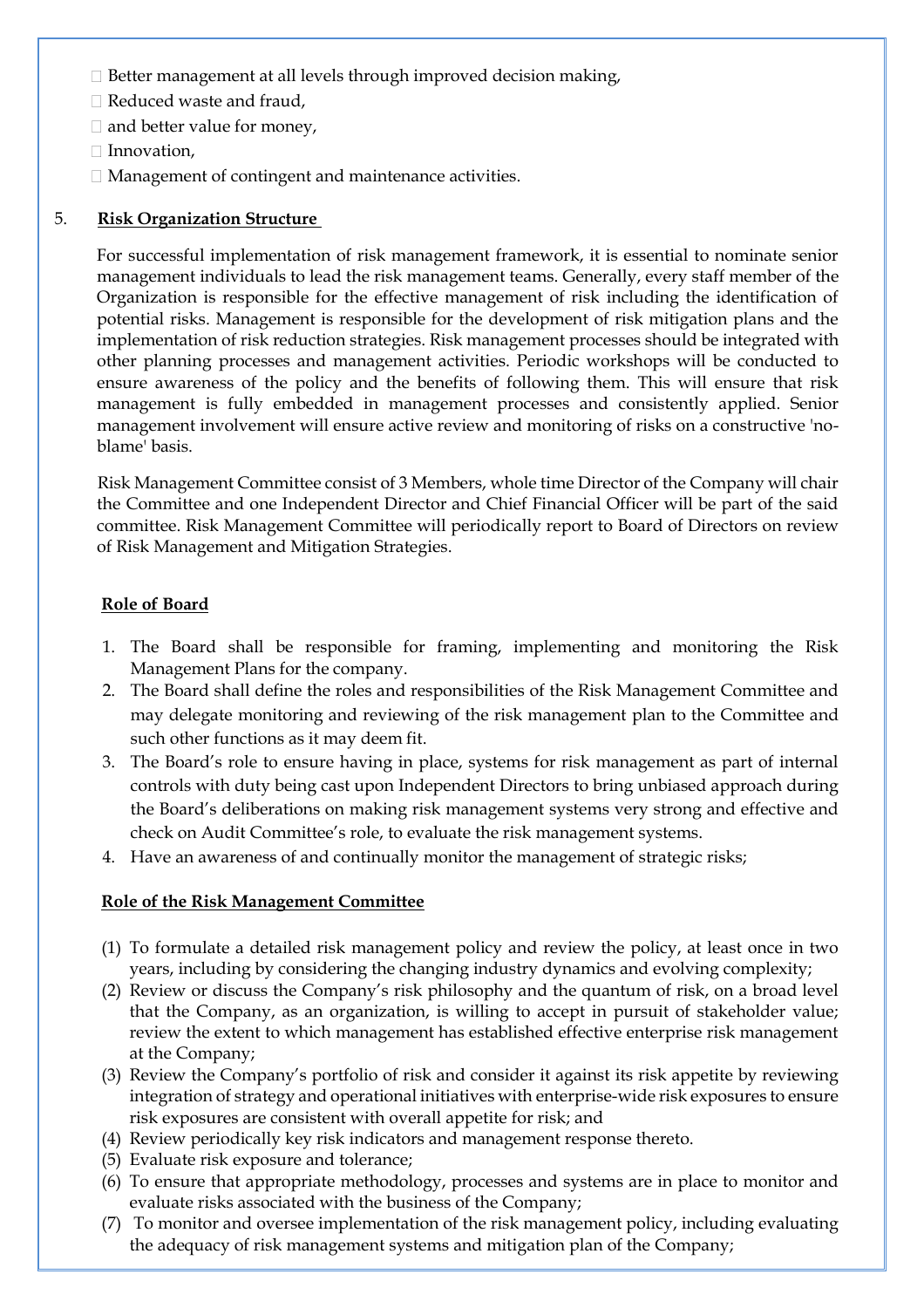- (8) To keep the board of directors informed about the effectiveness of the risk management framework and process of risk management, nature and content of its discussions, recommendations and actions to be taken;
- (9) The appointment, removal and terms of remuneration of the Chief Risk Officer (if any) shall be subject to review by the Risk Management Committee.

Review reports and significant findings of Risk and Compliance and the Internal Audit Department with respect to the risk management and compliance activities of the Corporation, together with management's responses and follow-up to these reports, and

The Risk Management Committee shall coordinate its activities with other committees, in instances where there is any overlap with activities of such committees, as per the framework laid down by the board of directors.

#### **Frequency of committee meeting**

The meeting of the Risk Management Committee shall be held Twice in a year.

#### **6. Risk Assessment**

Risk Assessment – The systematic process of identifying and analysing risks.

Risk is an event which can prevent, hinder and fail to further or otherwise obstruct the enterprise in achieving its objectives. A business risk is the threat that an event or action will adversely affect an enterprise's ability to maximize stakeholder value and to achieve its business objectives. Risk can cause financial disadvantage, for example, additional costs or loss of funds or assets. It can result in damage, loss of value and /or loss of an opportunity to enhance the enterprise operations or activities. Risk is the product of probability of occurrence of an event and the financial impact of such occurrence to an enterprise.

Risks are analyzed, considering the likelihood impact, as a basis for determining how they should be managed. Risk Assessment consists of a detailed study of threats, vulnerability and resultant exposure to various risks on other areas of the company. Key risks are identified and accordingly plan for managing the same are prepared.

There are internal risk factors like Project execution, hurdles in optimum use of resources, quality assurance, environmental management, culture and values, In the management of Risk, the probability of risk assumption is estimated with available data and market information and appropriate risk treatments is worked out in the following few areas:

#### **Risk 1: Regulatory Risks**

Regulatory risks arise from the change in Govt. policies, law relating to industry, business, foreign policies and commitments to other countries etc. Non – compliance to increasing stringent regulatory norms may result in liabilities and damage to reputation. Our preparation of financial statements in conformity with Indian GAAP and in accordance with the Accounting Standards issued by ICAI, requires us to make true and fair estimates and assumptions that affect the reported amount of assets and liabilities, disclosure of contingent assets and liabilities at the date of financial statements and the reported amounts of revenue and expenses during the reporting period.

Mitigation strategy would be to focus on compliance, Dialogue with regulatory authorities for greater clarity and availing legal consultations for timely clearances, working with industry associations towards simplifications of rules, a predictive policy regime and transition time for regulatory changes.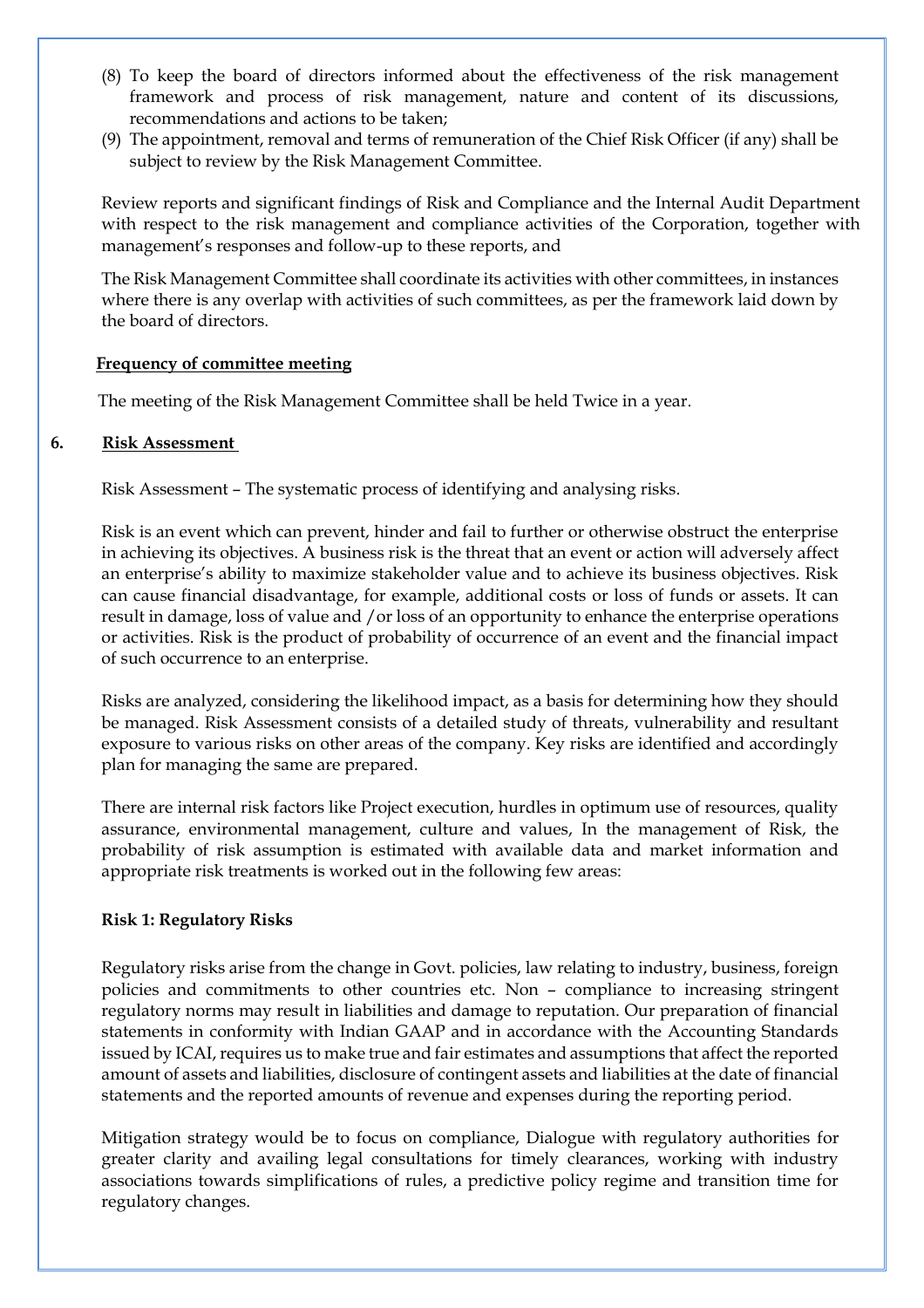#### **Risk 2: Economic environment and Market Conditions**

Strategically, we seek to continuously expand the customer base, to maximize the potential sales volumes and at the same time securing additional volumes from existing customers on the basis of our record of satisfactory performance in our earlier dealings. The efforts need to be enhanced in quality of products and upgrading their performance parameters to be aimed at deriving optimum value from the existing customer base and targeting a larger customer profile. Historically, the strength of our relationships has resulted in significant recurring revenue from existing customers.

To counter pricing pressures caused by strong competition, the Company will be focusing on increasing operational efficiency and continued to take initiatives to move up the quality control scale besides cost reduction and cost control initiatives.

# **Risk 3**: **Operational Risk**

These Risk are associated with the on-going, day-to-day operations of the enterprise. The steel industry is prone to high proportion of fixed costs and volatility in the prices of raw materials and energy. Limitations or disruptions in the supply of raw materials could adversely affect the Company's profitability, Failure of critical information systems/ servers that control the Company's manufacturing plants may adversely impact business operations.

To mitigate such operational Risk company would focus on enhancing in-house capability and leverage from past learning and expertise, establish sources of supplies from alternate geographies.

## **Risk 4: Market Risk**

Steel is a cyclical industry and excess volatility in the steel and raw material markets may adversely impact the Company's financial condition, Competition from substitute materials, or changes in manufacturing processes, may lead to a decline in product demand, resulting in loss of market share, Product liability claims could have an adverse impact on the Company's finances.

To counter such issues Company would make development of value-added products and work towards giving better services and solutions and strengthen contractual agreements.

# **Risk 5: Competition**

We believe that we are strongly positioned in our designated market commanding a premium for Companies product. But to mitigate the competitive risk efforts to be made to bring down the cost of production to be implemented by an optimum workforce backed by high-end production technology, and establishment of captive power generation.

#### **Risk** 6**: Revenue Concentration**

We have adopted prudent norms based on which we monitor and prevent undesirable concentration in a geography, industry, or customer. Concentration of revenue from any particular segment of industry is sought to be minimized over the long term by careful extension into other activities, particularly in areas the company has some basic advantage such as availability of land, technical or manpower resources.

# **Risk 7: Industry and Safety Risk**

Measures will be taken to avoid any mishap or incident during the operations of the plant.

Precautions by company will be taken for disaster/crisis related to safety, accidents Natural Disaster and Safety and Hazard prevention department at each works should be expected to be vigilant.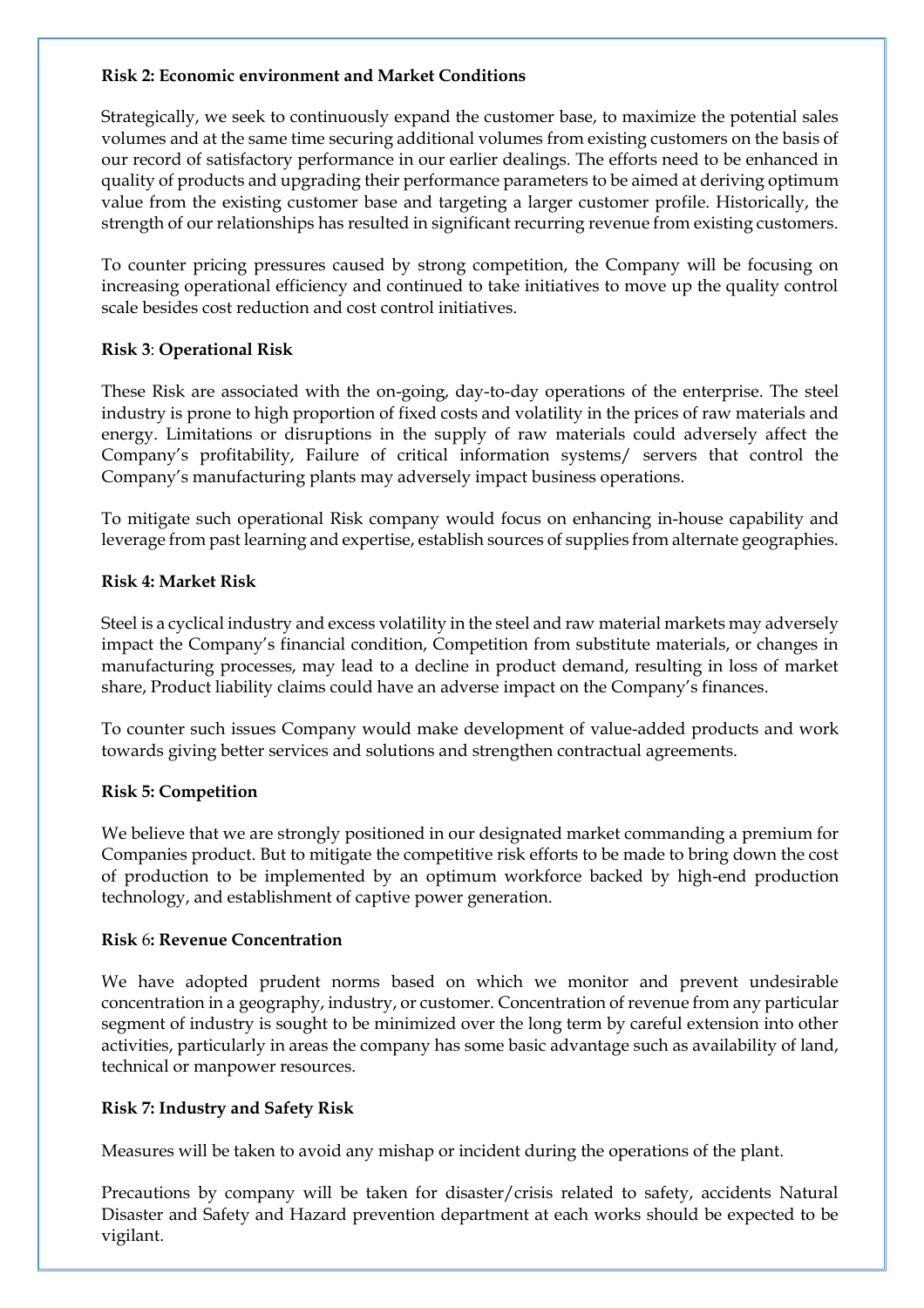#### **Risk 8: Inflation and Cost Structure**

Inflation is inherent in any business and thereby there is a tendency of costs going higher. Further, the project business, due to its inherent longer time-frame, as much higher risks for inflation and resultant increase in costs, cost of revenues has a very high degree of inflationary certainty.

To de-risk, the Company must carefully decide for procurement of long delivery, strategic raw materials and stores and those amenable to just-in-time inventories. Further at organizational level, cost optimization and cost reduction initiatives are to be implemented and closely monitored. Company must control costs through continuous review against actual performance with the key objective of aligning them to the financial model.

#### **Risk 9: Legal Risks for non-compliance of statutory obligations**

Legal risk is the risk in which the Company is exposed to legal action for non-compliance of statutory obligations as per various applicable laws and rules. Because the Company is governed by various laws Company has to undertake its business within four walls of law, where the Company is exposed to legal risk exposure which entail stringent penalties and, in some cases, criminal liabilities.

To mitigate such Risk company would hire an experienced team of professionals, advisers who focus on evaluating the risks involved in a contract, ascertaining our responsibilities under the applicable law of the contract, restricting our liabilities under the contract, and covering the risks involved so that they can ensure adherence to all contractual commitments. In turn, Management places and encourages its employees to place full reliance on professional guidance and opinion and discuss impact of all laws and regulations to ensure company's total compliance. Advisories and suggestions from professional agencies, legal firms and industry bodies, chambers of commerce etc. are carefully studied and acted upon where relevant.

#### **Risk 10: Financial Reporting Risks**

We are committed to maintain high standards of corporate governance and public disclosure and our efforts to comply with evolving laws, regulations and standards in this regard would further help us address these issues.

Our preparation of financial statements in conformity with Indian GAAP and in accordance with the Accounting Standards issued by ICAI, requires us to make true and fair estimates and assumptions that affect the reported amount of assets and liabilities, disclosure of contingent assets and liabilities at the date of our financial statements and the reported amounts of revenue and expenses during the reporting period.

We follow declared accounting policies consistently, qualify and disclose the effect of changes in that wherever required. Our accounting and financial reports are based on Accounting Standards issued by the Institute of Chartered Accountants of India, New Delhi.

#### **Risk 11: Commodity Price risk / Foreign Exchange risk and hedging activities**

Company purchases Iron ore and other raw materials that are used in the manufacturing operations from domestic suppliers. The total procurement of materials is sourced from the domestic market and therefore do not have foreign exchange fluctuation risks.

The Company has Risk Management framework to pro-actively mitigate the impact through measures like cost-based price increases, cost reduction measures, portfolio rationalization, renegotiate procurement contracts etc. The Company also develops on an ongoing basis alternate supply sources for key products subject to economic justification.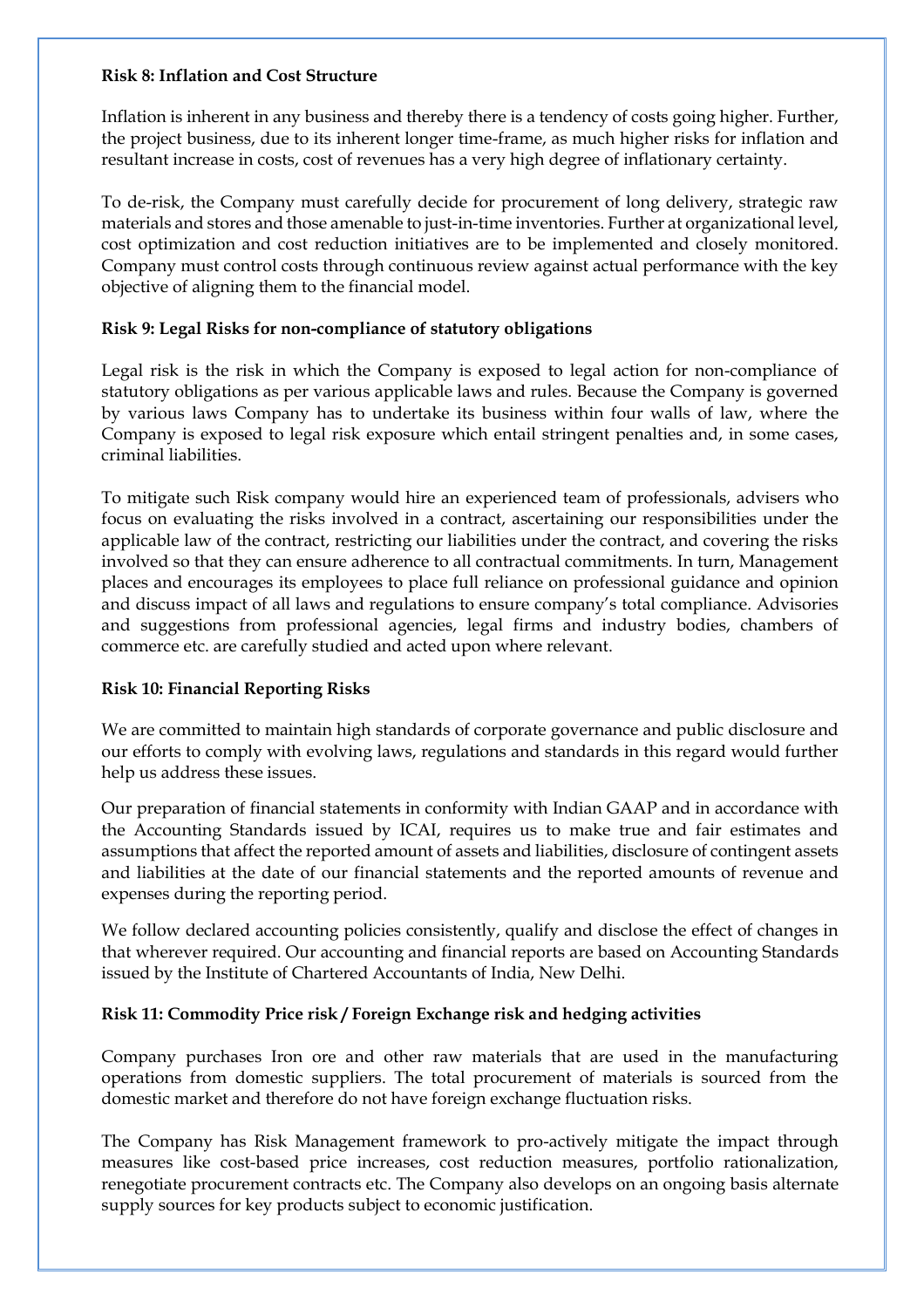The company does not have any foreign currency exposure hence there are no risk associated with Currency Hedging.

## **Risk 12: Financial Risks**

Such Risks are related specifically to the processes, techniques and instruments utilized to manage the finances of the enterprise, as well as those processes involved in sustaining effective financial relationships with customers and third parties. The market volatility on prices of raw material, finished products, foreign exchange fluctuations impact the financials of our industry and the business, Substantial amount of debt on the balance sheet may have an adverse impact on the Company's ability to raise finance at competitive rates. Also Changes in assumptions underlying the carrying value of certain assets may result in the impairment of such assets.

Key Mitigation Strategy would be to Maximising operational cashflow, Terming out debt and refinancing debt with favourable covenants, integration of business planning and cashflow projections with liquidity management.

#### **Non-Financial Risks**

Compliance, Tax, Reputation and Ethical Risk factors can be managed through risk self-prevention system (RMS).

#### **Risk 13: Cyber Security Risks**

A **cyber security risk** assessment identifies the various information assets that could be affected by a **cyber-attack** (such as hardware, systems, laptops, customer data and intellectual property), and then identifies the various **risks** that could affect those assets. It includes any **risk** of financial loss, disruption or damage to the reputation of an organization resulting from the failure of its information technology systems, Deliberate and unauthorized breaches of security to gain access to information systems. Unintentional or accidental breaches of security

**Cyber security** is the protection of internet-connected systems, including hardware, software and data, from cyber-attacks. In a computing context, **security** comprises **cyber security** and physical **security** -- both are used by Company to protect against unauthorized access to data centers and other computerized systems.

#### **Key points for Cyber Risk analysis:**

- 1. Identify threat sources.
- 2. Identify threat events.
- 3. Identify vulnerabilities and the conditions needed to exploit them.
- 4. Identify the likelihood such attacks would succeed.
- 5. Identify the potential impact.

#### **Risk 14: Excellence in Innovation**

There are number of issues around the review of new Products and technologies, to investigate in long-term business relationships, which helps to develop new products and technologies, to make efforts in Research and Development (R&D) because it combines continuous innovation with stateof-the-art technology, enabling company to deliver best products, solutions and services. With a core team of researcher's and research and development policy, it keeps the group's long-term interests in view and helps in anticipating the needs of the future. It is committed to modernization and encourages it in every field.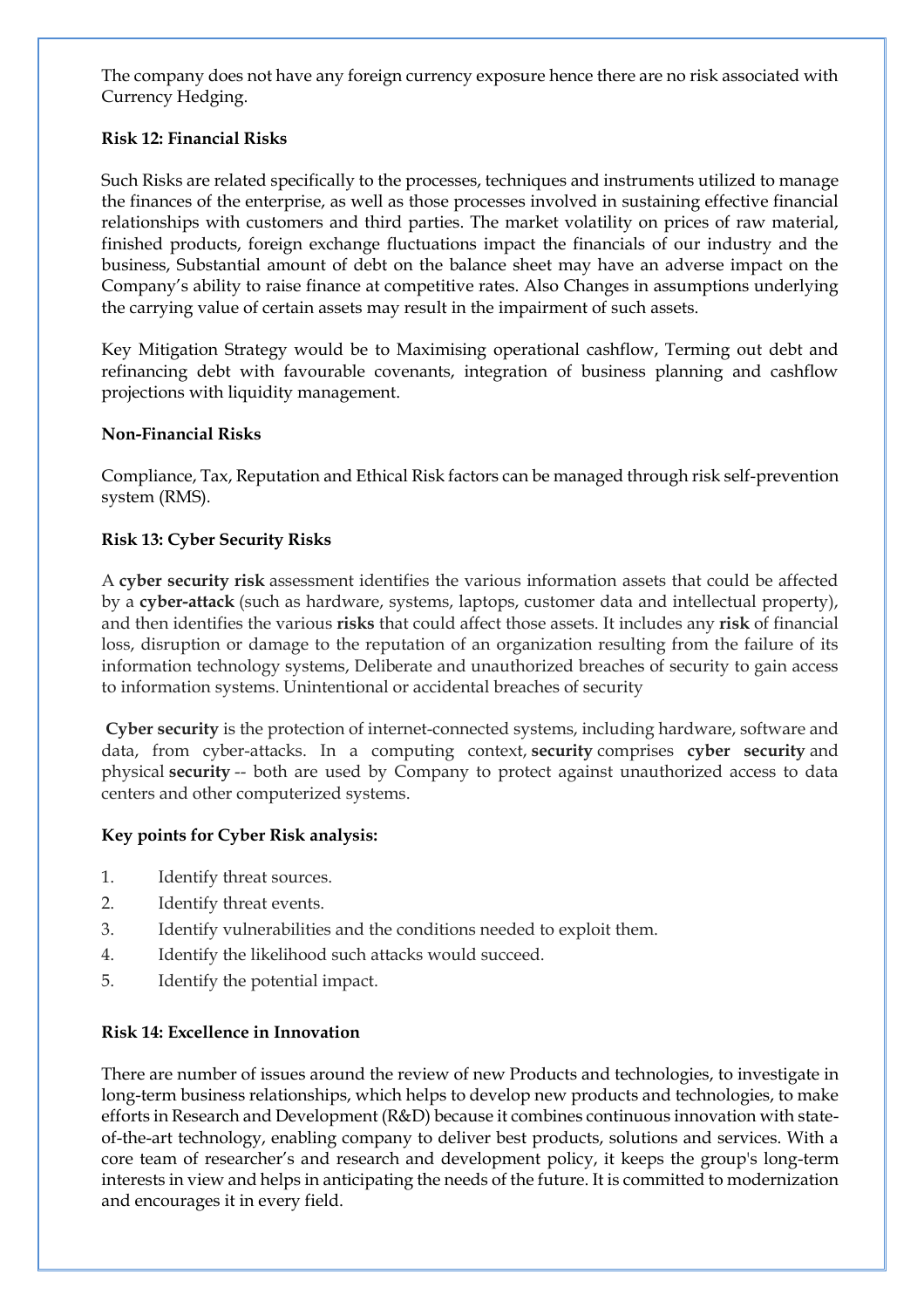#### **Risk 15: Political Risk**

The business of the company is in constant expansion plans, the geo-political and economic conditions in the country are also frequently discussed at senior management level with the help of media, agents.

The likely impact of any political disturbance or instability within the country or in neighboring countries impact economy and consequently business and industry. The geo-political and economic conditions anywhere in the world are also risks the business strategies frequently.

The impact of change in government policy would always be a potential risk, however there were specific events, such as elections, which would trigger a need to review the risk. In terms of actions to mitigate the risks, the ongoing foresighted activities to be undertaken for the nature of this risk.

## **Four strategies can help you minimize your political risk:**

- 1. Manage your credit **risk**. A government's inability to honor its financial obligations can quickly spread to the private sector. ...
- 2. Ensure your supply chain can withstand unplanned disruptions. ...
- 3. Prepare and protect your people. ...
- 4. Use your **risk** management dollars wisely.

# **Risk 16: Inability to retain, attract and develop key Personnel**/ **Human Resource Management**

Progress should be included as mitigation for the inability to retain, attract and develop key Personnel. Company needs to consider resource levels and competitive salaries as part of this risk. the risk may need to be reframed to include emerging HR risks, including gender pay issues and by providing equal opportunity to every employee, inculcate in them a sense of belonging and commitment and also effectively train them in spheres other than their own specialization.

Employees are encouraged to make suggestions on innovations, cost saving procedures, free exchange of other positive ideas relating to manufacturing procedures etc. It is believed that a satisfied and committed employee will give of his best and create an atmosphere that cannot be conducive to risk exposure. Succession planning for senior management to ensure continuity in business.

Employee-compensation is always subjected to fair appraisal systems with the participation of the employee and is consistent with job content, peer comparison and individual performance. Packages are inclusive of the proper incentives and take into account welfare measures for the employee and his family.

#### **Risk 17: shortage of Labour**

In Steel industry rate of labour turnover is higher which impact the efficiency of the human resource. Human Resource risk generally impact the productivity and quality of the products. steel Industry is highly labour intensive and is subject to stringent labour laws. Company retains the experienced and qualified workforce to reduce the labour turnover. Progress should be included as mitigation for the inability to retain Labour / Taskforce. risk may need to be reframed to include emerging risks related to retaining day to day labours.

# **Risk 18: Inability to successfully implement strategic developments**

Management processes and mitigating actions should be sufficient to manage the risk, which can be mitigate by focusing on quality and strength of its products. And to initiate steps to explore new markets in addition to developing existing ones.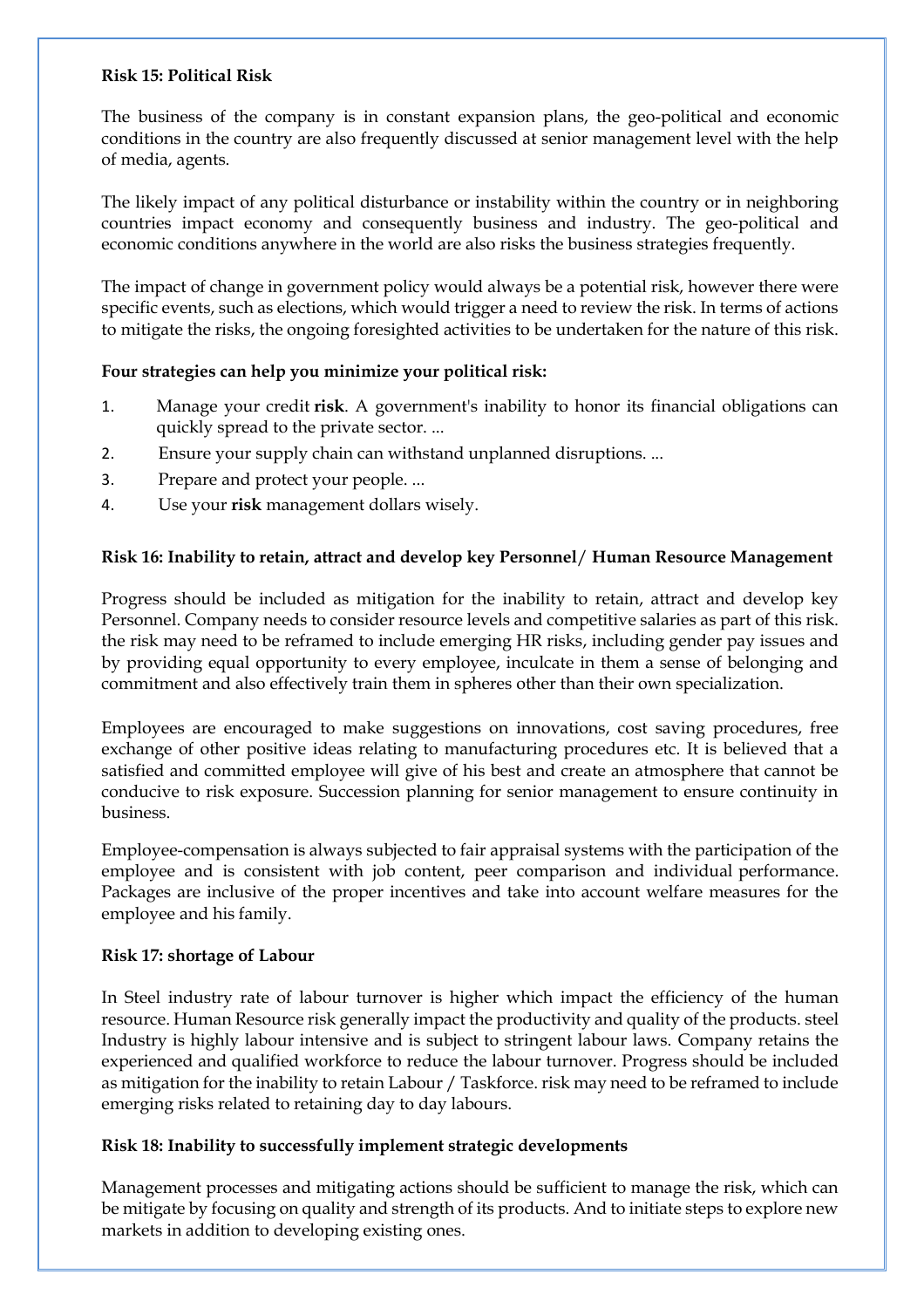#### **Risk 19: Risk Related to Technological Obsolesce**

In the world of competition technology plays important roles for business development and growth. Technological obsolescence is a practical reality, Technological obsolesce risks the replacement of exiting Plant and machinery, which may cost heavily and impact profitability.

to mitigate such Risk Technological obsolescence is evaluated on a continual basis and the necessary investments are made to bring in the best of the prevailing technology.

The Company's policies also include a favorable dispensation for replacement of Machinery and Equipment on a constant basis to take advantage of such technological movements. All the manufacturing plants and R&D equipment's are to be continuously updated to make them relevant as per latest standards of inspection and regulatory audits.

#### **Risk 20: Financial Arrangements**

senior management reviews the requirement of funds for projects under implementation periodically and after assessing the financial market, decisions are taken to identify the lenders. A part of fund requirement is arranged by way of borrowing from Banks on competitive terms and balance is met from internal accruals. Finance department is working at Bhubaneswar & Factory establishment and is manned by qualified and experienced personnel.

Company works on prior arrangements regarding getting Terms Loan Facility and Working Capital Requirements and check all financial transactions and financial reports periodically that are to be sent to the senior management. And check if controls are in place and audit is conducted regularly.

Company regularly makes sure of Confirmations of compliance with appropriate statutory requirements are obtained from the respective units/divisions and Corporate Governance Policy clearly laying down roles, duties and responsibilities of various entities in relation to risk management is in place.

#### **Risk 21: ESG Risk**

**ESG risks** include those related to climate change impacts mitigation and adaptation, environmental management practices and duty of care, working and safety condition, respect for human rights, anti-bribery and corruption practices, and compliance to relevant laws and regulations.

To mitigate such risk Company will Review and develop internal processes for **ESG** Due Diligence. Produce guidance documents and checklists covering all relevant aspects. Support planning for due diligence activities. Conduct holistic or topic-based training and build in-house capacity.

#### **7. Risk Management**

Risk management is a continuous process that is accomplished throughout the life cycle of a Company. It is an organized methodology for continuously identifying and measuring the unknowns; developing mitigation options; selecting, planning, and implementing appropriate risk mitigations; and tracking the implementation to ensure successful risk reduction. Effective risk management depends on risk management planning; early identification and analyses of risks; early implementation of corrective actions; continuous monitoring and reassessment; and communication, documentation, and coordination.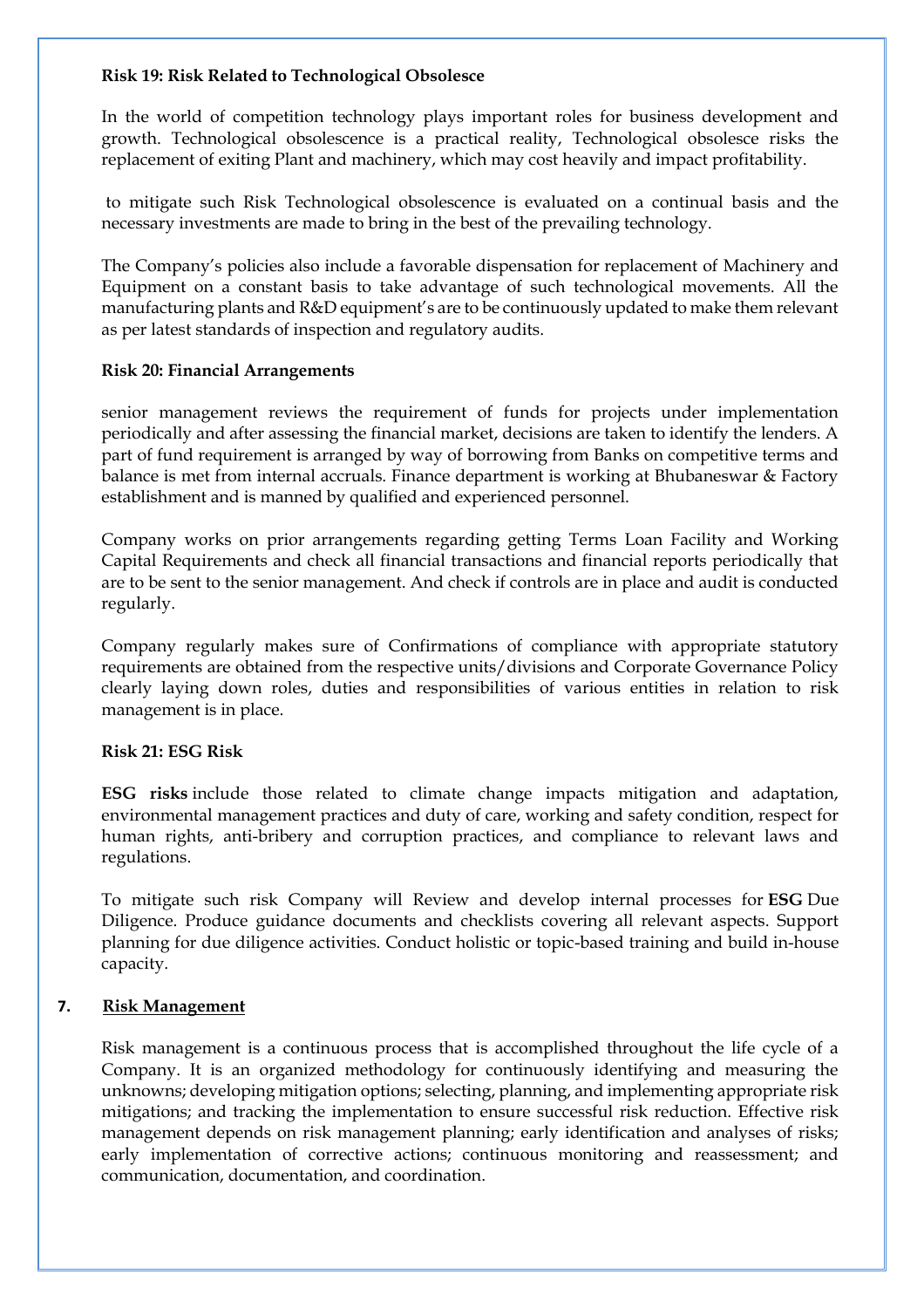#### **Risk management is a shared responsibility. The risk management process model includes the following key activities, performed on a continuous basis:**

#### - **Risk Identification**

This involves continuous identification of events that may have negative impact on the Company's ability to achieve goals. Processes have been identified by the Company and their key activities have been selected for the purpose of risk assessment. Identification of risks, risk events and their relationship are defined on the basis of discussion with the risk owners and secondary analysis of related data, previous internal audit reports, past occurrences of such events etc.

#### - **Risk Assessment**

Risk assessment is the process of risk prioritization or profiling. Likelihood and Impact of risk events have been assessed for the purpose of analysing the criticality. The potential Impact may include:

- Financial loss;
- Non-compliance to regulations and applicable laws leading to imprisonment, fines, penalties etc.
- Loss of talent;
- Health, Safety and Environment related incidences;
- Business interruptions / closure;
- Loss of values, ethics and reputation.

Risk may be evaluated based on whether they are internal and external, controllable and noncontrollable, inherent and residual.

#### - **Risk Analysis**

Risk Analysis is to be conducted using a risk matrix for likelihood and Impact, taking the existing controls into consideration. Risk events assessed as "high" or "very high" criticality may go into risk mitigation planning and implementation; low and medium critical risk to be tracked and monitored on a watch list**.** 

#### - **Risk Treatment - Mitigation**

Risk mitigation options are considered in determining the suitable risk treatment strategy. For the risk mitigation steps, the cost benefit analysis needs to be evaluated. Action plans supporting the strategy are recorded in a risk register along with the timelines for implementation.

#### - **Control and Monitoring Mechanism**

All the Senior Executives under the guidance of the Chairman and Board of Directors has the responsibility for over viewing management's processes and results in identifying, assessing and monitoring risk associated with Organisation's business operations and the implementation and maintenance of policies and control procedures to give adequate protection against key risk. In doing so, the Senior Executive considers and assesses the appropriateness and effectiveness of management information and other systems of internal control, encompassing review of any external agency in this regards and action taken or proposed resulting from those reports.

Risk management uses the output of a risk assessment and implements countermeasures to reduce the risks identified to an acceptable level. This policy provides a foundation for the development of an effective risk register, containing both the definitions and the guidance necessary for the process of assessing and mitigating risks identified within functions and associated processes.

In circumstances where the accepted risk of a particular course of action cannot be adequately mitigated, such risk shall form part of consolidated risk register along with the business justification and their status shall be continuously monitored and periodically presented to Risk Management Committee and Audit Committee.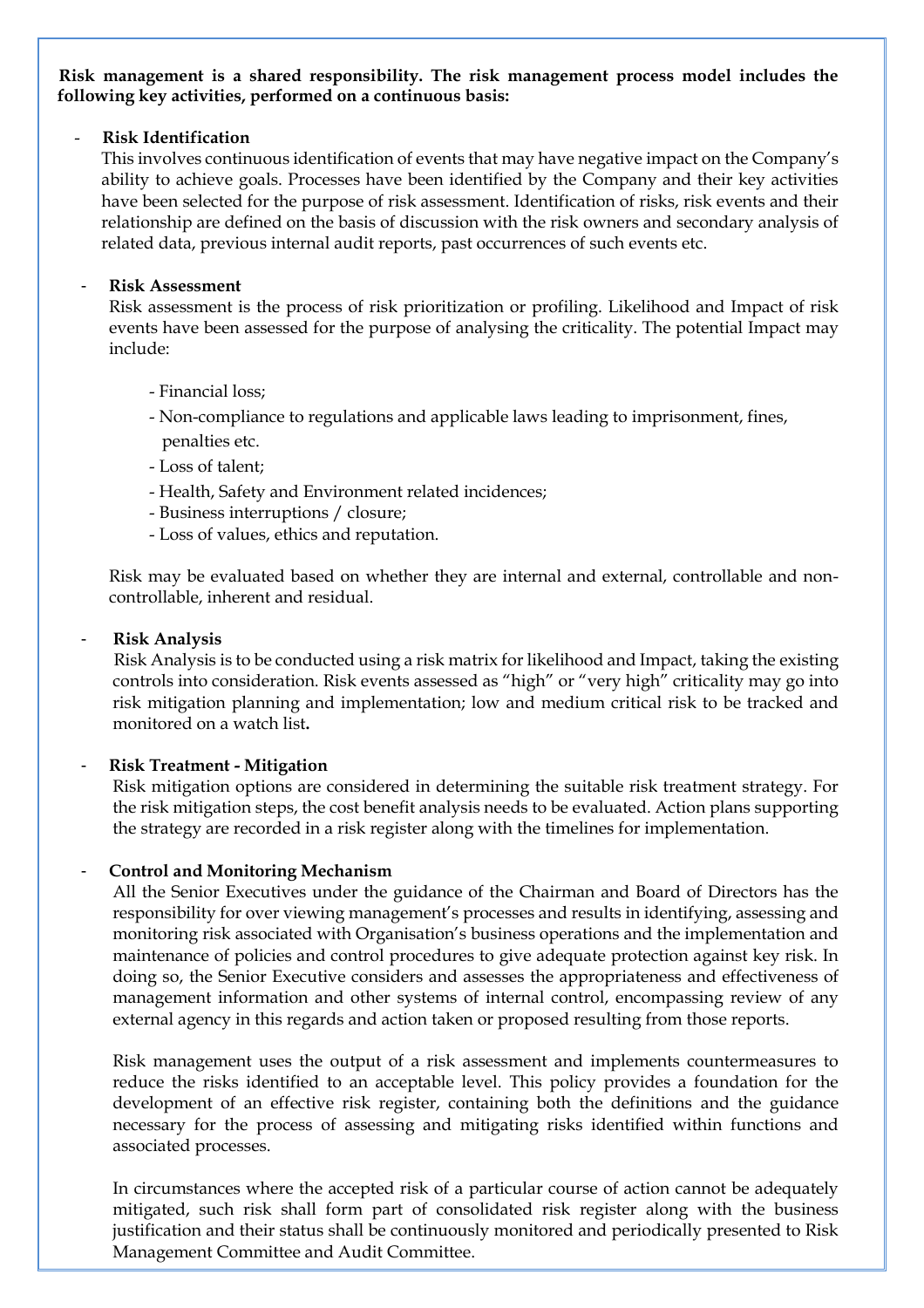#### **8. Risk Reporting**

#### **Risks to be reported to Audit Committee**

While the Company will be monitoring, evaluating and responding to risks. Only significant risks (or those that could become significant) need to be reported to the Audit Committee and Board.

Significant risks include those risks that have a high likelihood or significant impact or where there is limited ability for mitigation by the Company. These risks are identified and assessed based on the Company's expertise, judgement and knowledge.

Risks with high-risk score or exposure rating will be identified and summarized in Consolidated Risk Register.

Risk Management Officer (if any) will place Consolidated Risk Register to the Audit Committee and Risk Management Committee. However, Risk Management Officer can present all the identified risk to the Audit Committee as per the need.

#### **Process of risk reporting**

The Report on Risk Identification will be used to highlight emerging risks or add new risks to the risk register throughout the year. On an ongoing basis, when a new or emerging risk is identified, Risk owners of respective department will notify to Risk Management Committee by submitting their Reports.

And after discussion it will be decided by the committee that whether the risk contained in this report warrants inclusion in the risk register.

#### **Board's responsibility statement**

Board of Directors shall include a statement indicating development and implementation of a risk management policy for the Company including identification therein of elements of risk, if any, which in the opinion of the Board may threaten the existence of the Company.

The Board of Directors of the Company and the Audit Committee shall periodically review and evaluate the risk management system of the Company, so that the Management controls the risks through risk management framework.

The Chief Financial Officer (CFO) shall provide quarterly a statement to the Board in writing, that the Company's financial reports present a true and fair view, in all material aspects, of the Company's financial condition and operational results and are in accordance with relevant accounting standards; and that this statement is established on a sound system of risk management and internal compliance and control which implements the policies adopted by the Board.

The Company has a control processes in place to help ensure that the information presented to senior management and the Board is both accurate and timely. The control processes include, among other things:

- Annual audit and interim review by the Company's external auditor;
- $\Box$  Planned review by internal auditors reviewing the effectiveness of internal processes, procedures and controls;
- $\Box$  Monthly review of financial performance compared to budget and forecast.